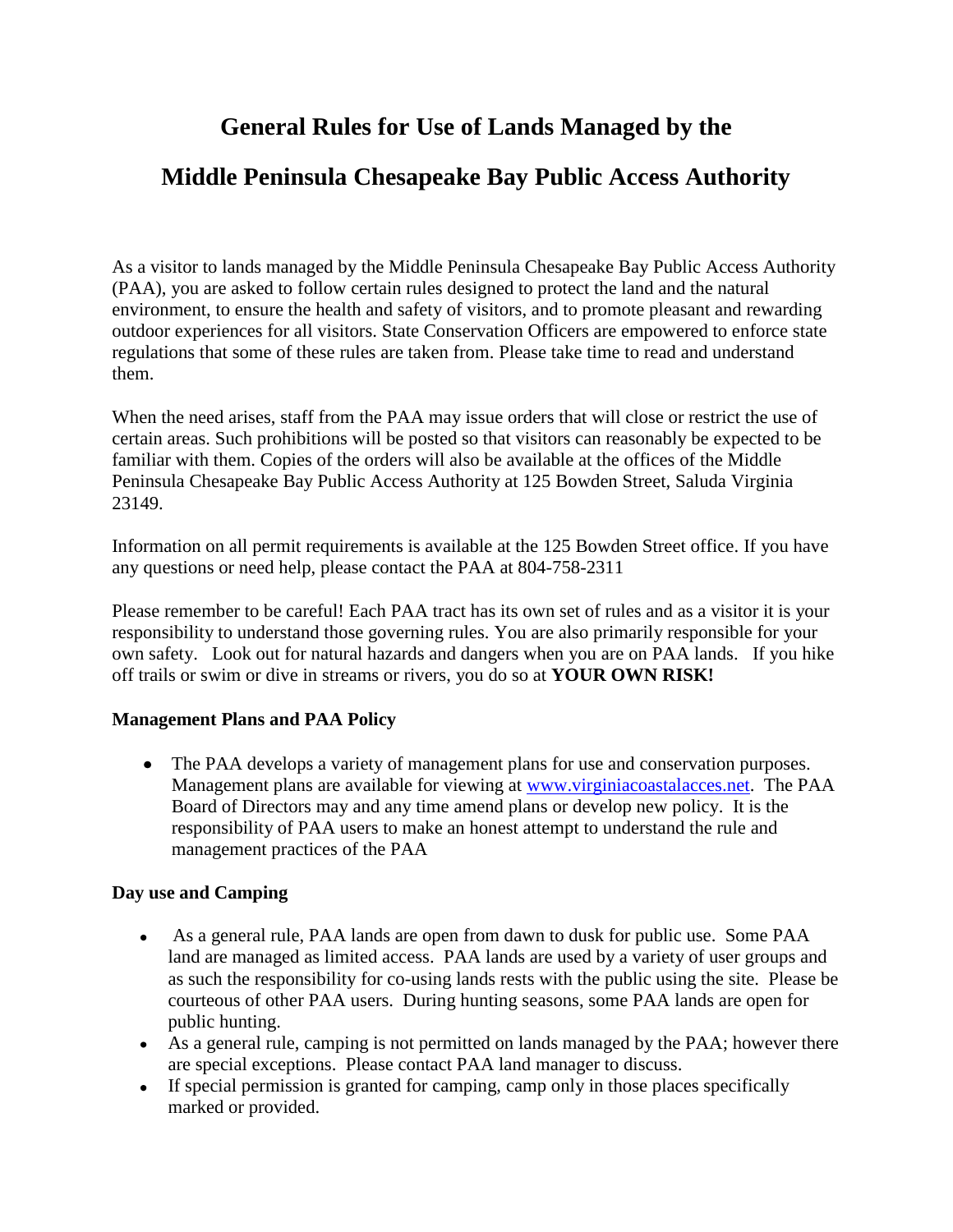- At least one person must occupy a camping area during the first night after camping equipment has been set up, unless permission has otherwise been granted by the PAA land manager.
- Do not leave camping equipment unattended on PAA lands for more than 24 hours without permission from the PAA land manager The PAA is not responsible for any loss or damage to personal property.
- Use picnic sites, swimming beaches, and other day use areas only between the hours of sun up and sun down.
- Recreation sites can be used only for recreation purposes.
- Remove all personal property and trash when leaving.

#### **Good Neighbor Relations**

• Property lines are not always marked and forest property owners - federal, state and private - are often intermingled. Each visitor is responsible for knowing where they are and are complying with the landowner's rules and restrictions.

#### **Ethics and Responsibility**

The future of recreation, privileges on PAA lands depend on how users behave in the field, and how they present themselves to others. Consider how your actions reflect on yourself and the outdoor recreation community in general.

#### **Access**

Visitors may not be provided year round access. Users understand that access and use may be restricted or closed at various times and places by the PAA; In order to minimize conflict between recreation users, seasonal restrictions may be placed on certain uses in certain areas. Public use is allowed during daylight hours only. No nighttime activities are allowed without specific authorization.

#### **Operation of Vehicles**

- As a general rule, motorized vehicles are not permitted on land managed by the PAA. The intention is to keep PAA lands natural. Please park in designated parking areas.
- If motorized vehicles are allowed, please restricted to designated roads
- ATV are not permitted on PAA lands
- When operating any kind of vehicle, do not damage the land or vegetation, or disturb wildlife. If possible, avoid unpaved roads or trails when they are wet or muddy
- Non motorized off road bikes are permissible
- Do not block, restrict, or interfere with the use of roads, trails or gates.

#### **Roads and Gates**

Under certain terms and conditions, motor vehicle use of roads will be restricted to those roads open to public use. Visitors must comply with all posted signs and all gates and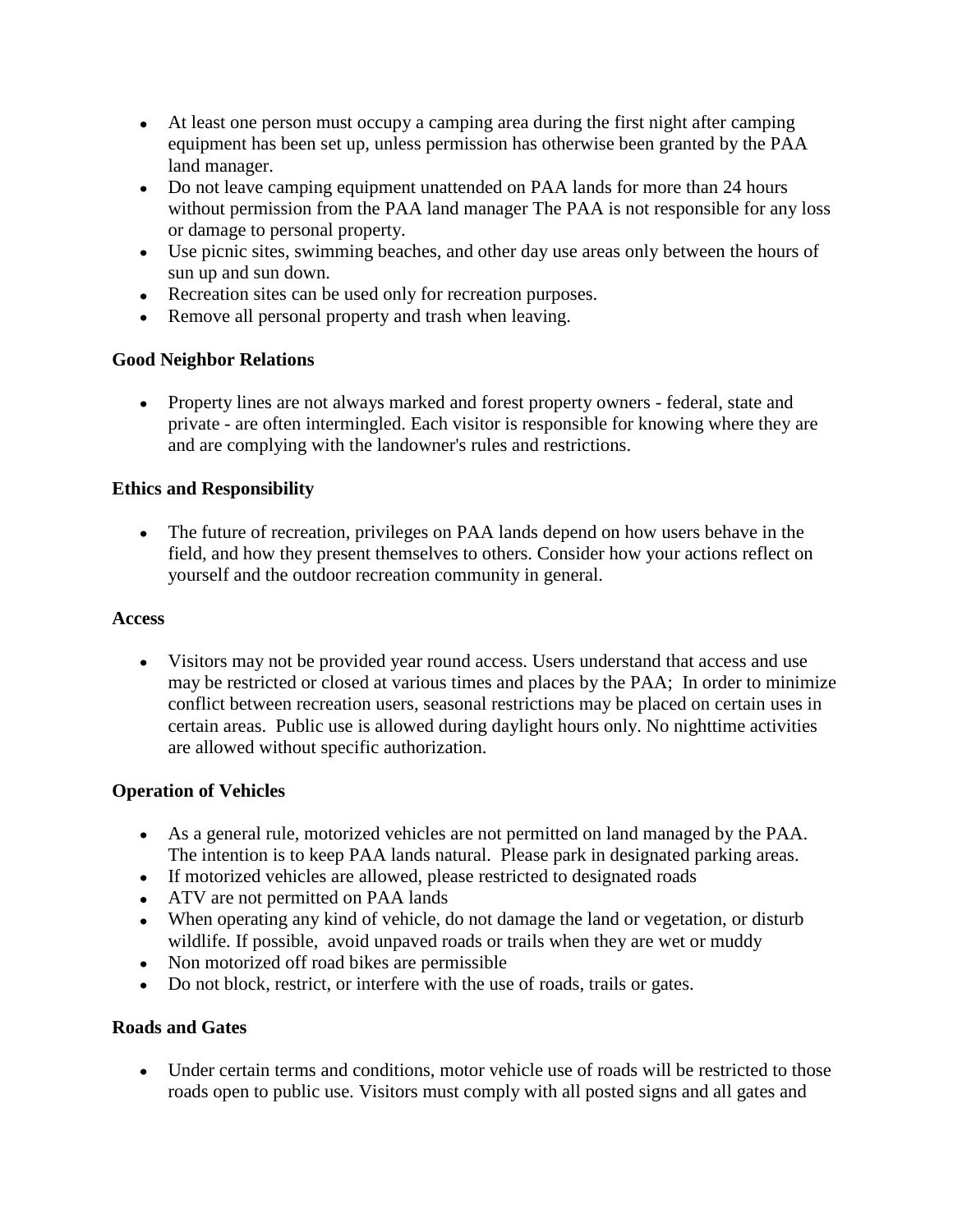roads must be kept clear at all times and passable for PAA staff. Do not park in front of gates or in roads.

Some roads may be closed during specific times of the year for the safety of visitors. Violation of road closures can be cause for termination of access privileges.

The road system is essential to management and protection of resources as well as providing recreation access. Keeping roads in good repair serves all interests. We ask visitors to restrict road use at times when excessive rutting will result.

Violating common sense rules of the road, speeding and reckless driving, when observed, are cause for termination of access privileges. Speed limit for all vehicles is 20 mph unless otherwise posted.

#### **Public Hunting**

- The PAA manages a variety of lands, some open to public hunting. Please contact the PAA office at 804-758-2311 for more specific information concerning hunting PAA lands
- Virginia Conservation Officers enforce all game laws of the Commonwealth and routinely visit PAA lands.

#### **Campfires**

- No open fires are permitted on PAA lands.
- Under special exceptions, camp fires are permitted within camping areas and other recreation sites. Fires should be constructed with a fire rings or pit, stove, or grill.
- Be sure your fire is completely extinguished before leaving. Do not leave fires unattended. **YOU ARE RESPONSIBLE FOR KEEPING FIRES UNDER CONTROL.**

#### **Property**

- Do not carve, chop, cut, or damage any live trees.
- Preserve and protect your PAA lands by leaving natural areas the way you find them.
- Enter buildings, structures, or enclosed areas on PAA lands only when they are expressly opened to the public.
- Native American, old cabins, and other structures-- along with all objects and artifacts associated with them--have historic or archeological value. Do not damage or remove any such historic or archeological resource.

#### **Sanitation**

Throw all garbage and litter in containers provided for this purpose, or carry it out with  $\bullet$ you.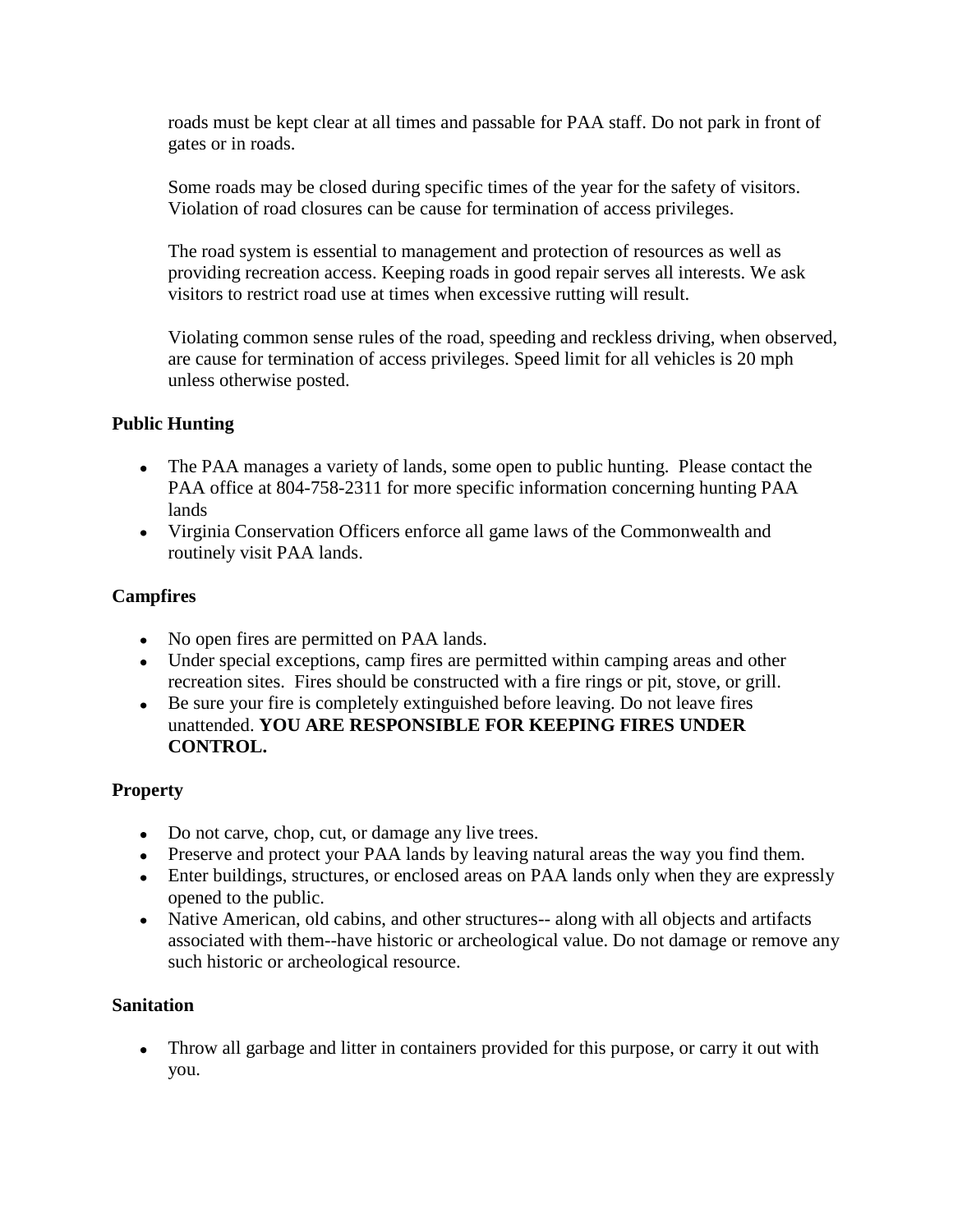Use sanitary disposal techniques properly. Do not throw garbage, litter, fish cleanings, or other foreign substances on the ground. Carry out or burry sanitary items.

#### **Pets and Animals**

- Saddle or pack animals are allowed on PAA lands. Please check with the PAA land manger for further instructions.
- All non-pelletized hay or straw must be tagged or marked certified as weed- or seed-free on each bail or container, or have original and current evidence of weed free certification. Marking must meet specific state and/or county standards for certification as weed free.

#### **Fireworks and Firearms**

- Fireworks and explosives are prohibited on PAA lands.
- Firing a gun is not allowed in any circumstance whereby any person may be injured or property damaged.

#### **Fee Areas**

- You must pay a fee to hunt lands open for public hunting. Such areas are clearly signed or posted. Please contact the PAA land manager for more information concerning public hunting at 804-758-2311
- Where fees are required, you must pay them before using the site, facility, equipment, or service furnished.

### **Public Behavior**

- No alcohol consumption.
- No fighting or boisterous behavior.
- Keep noise at a reasonable level. Please be considerate of fellow visitors and respect the rights of adjoining property owners.

#### **Business Activities**

If permissible, permits are required for any commercial activity.

#### **Scientific Research**

• From time to time, scientific research may happen on PAA lands. Please respect any scientific equipment and signage denoting user warnings.

### **Audio Devices**

Operate any audio device, such as a radio or musical instrument, so that it does not disturb other visitors and respects the rights of adjoining property owners.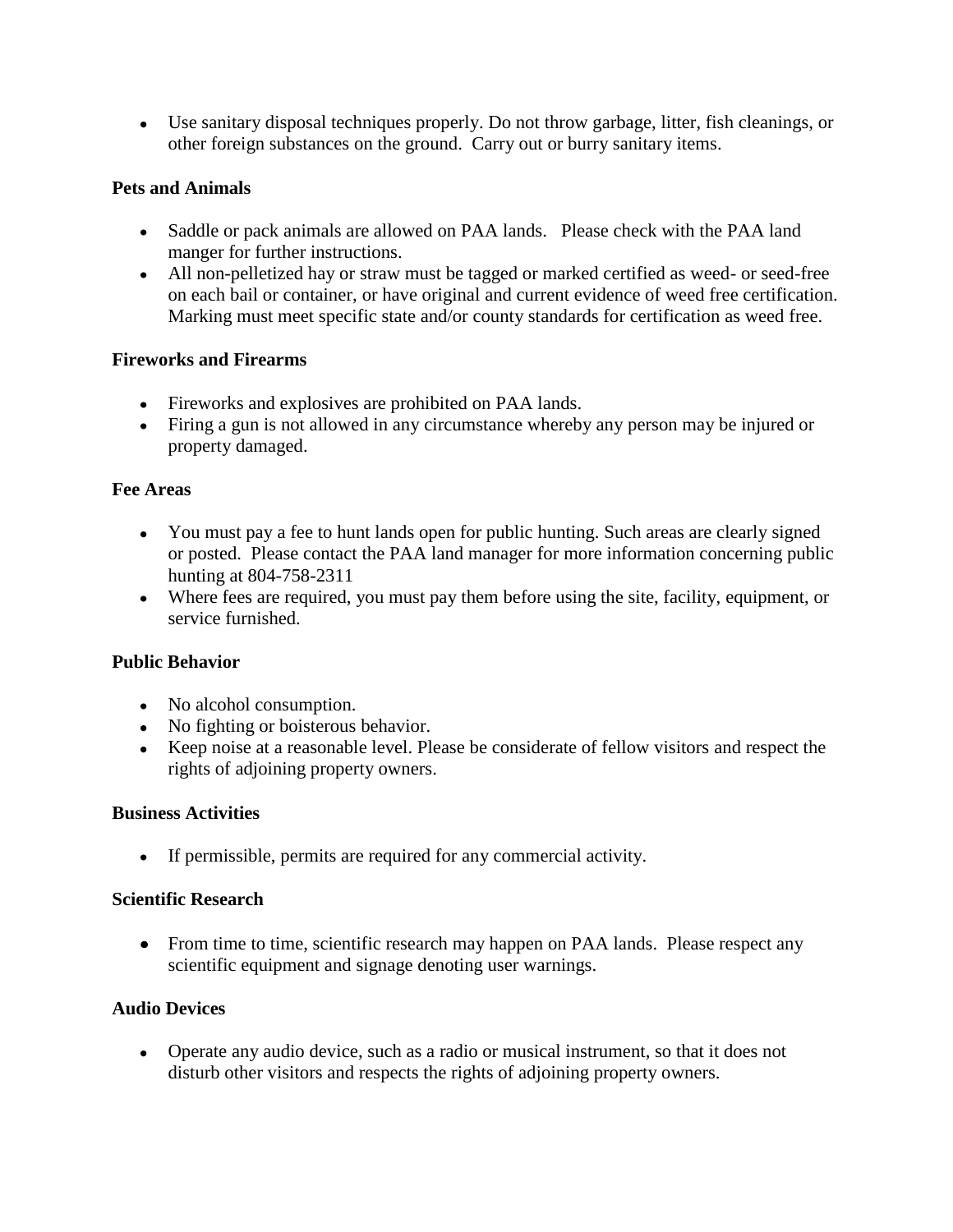

## **Middle Peninsula Chesapeake Bay Public Access Authority**

**Organized Community Group Application:** *Request to visit PAA lands without Active Management Plans*

The Middle Peninsula Chesapeake Bay Public Access Authority (PAA) is excited to offer Organized Community Groups and Special Users the opportunity to visit PAA lands without Active Management Plans. Of the four tracts of land that the PAA has acquired only two currently have management plans (ie. Brown Tract and the Thurston Haworth Tract).

Therefore since the Shank Parcel and the Clay Tract do not have an active management plan, the PAA Board believes that providing limited access, under certain user conditions, is important and desires to offer the highest level of outdoor experience under semi-managed conditions. The Hall parcel is closed for public use at this time.

The PAA offers outdoor experiences for a variety of special conditions, including but not limited to scientific research, for those with disabilities, for those interested in gathering information pertaining to wildlife patterns, historic and cultural features of note as well as safety issues, such as abandoned wells and home sites, old fence lines, garbage dumps and debris piles, as well as information related to establishing new public hunting areas and new trail locations.

Ultimately this information and usage will assist the PAA in the updating and development of future management plans for these lands.

The Clay Tract is a 209 acre tract of mixed hard woods that abut the Dragon Run in King & Queen County. The Shank Parcel, located in Gloucester County, is a 14 acre parcel consisting wetlands as well as pine trees.

PAA is appreciative of previous assistance and recent offers to help with the exploration and maintenance of various lands owned by the PAA - land currently open to the public as well as lands not currently open to the general public. Hence, while the PAA is offering Organized Community Groups or Special Users the chance to visit and enjoy the natural amenities of PAA lands, those requesting to visit the Shank Parcel or Clay Tract, should consider ways to assist the PAA in either the maintenance and/or exploration of the tract.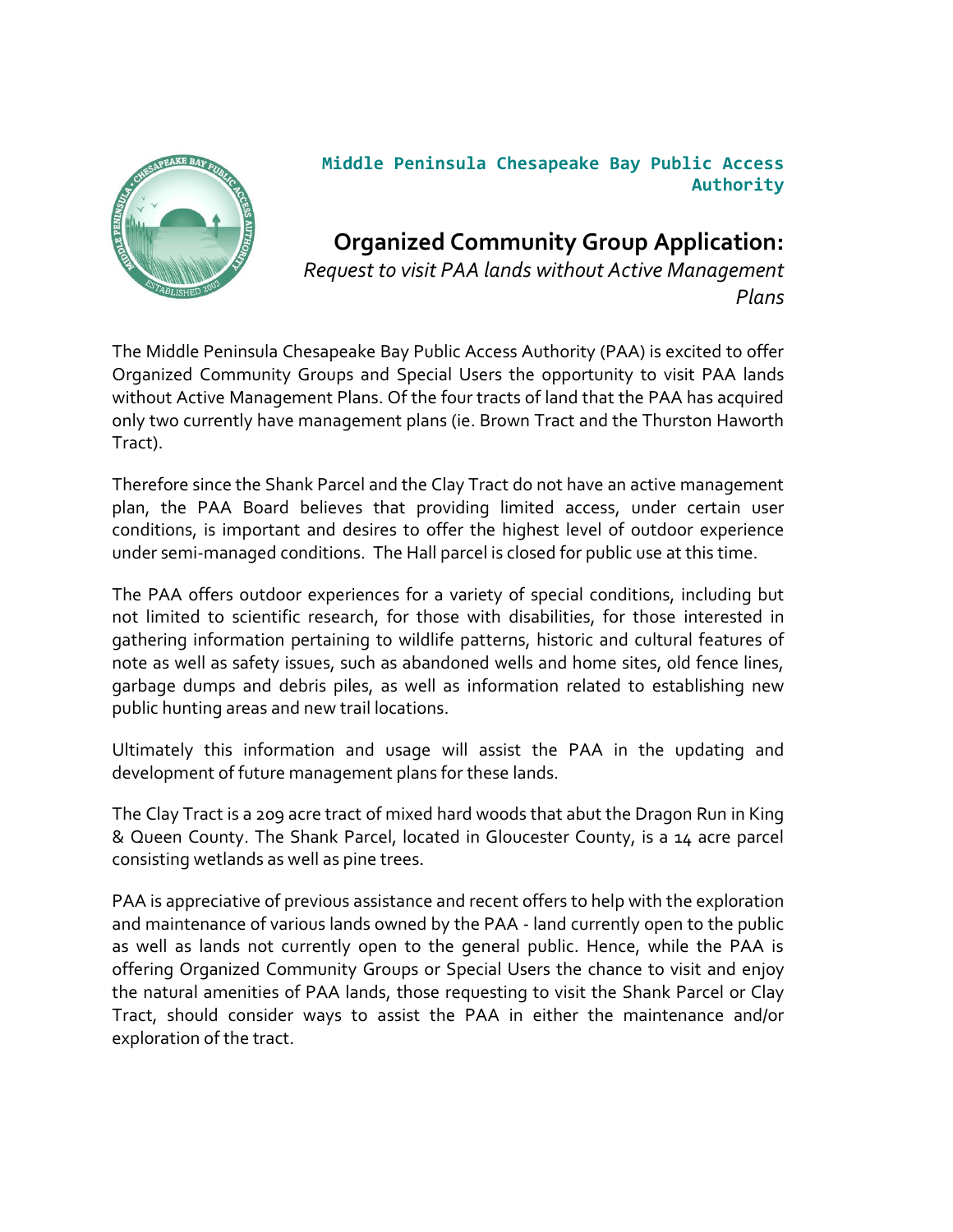Please take some time to fill out the following application if you are interested in visiting PAA lands. Also if you have any questions or need any assistance please feel free to constant PAA staff at 804-758-2311.

| <b>APPLICATION</b>                                                                                               | Date of Application:                                                                                                                                                                                              |
|------------------------------------------------------------------------------------------------------------------|-------------------------------------------------------------------------------------------------------------------------------------------------------------------------------------------------------------------|
| Name of Group/Organization/Special User:                                                                         | Describe the Type of Group/Organization:                                                                                                                                                                          |
| Name of Group/Organization Contact:                                                                              | <b>Contact Phone Number:</b>                                                                                                                                                                                      |
| <b>Visit Description</b>                                                                                         |                                                                                                                                                                                                                   |
| Reason for Visit Request:<br>Proposed Actions to assist the exploration, maintenance and management of PAA land: | Land Requested to Visit:<br>Clay Tract (King & Queen County)<br>Shank Parcel (Gloucester County)<br>$\perp$<br>Hall Parcel closed (Mathews County)<br>Overnight Visit<br>Day Visit<br>Requested Date(s) of Visit: |
| Please Send your Request to:                                                                                     |                                                                                                                                                                                                                   |
| Middle Peninsula Chesapeake Bay Public Access Authority<br>P.O. Box 286<br><b>Saluda, VA 23149</b>               |                                                                                                                                                                                                                   |